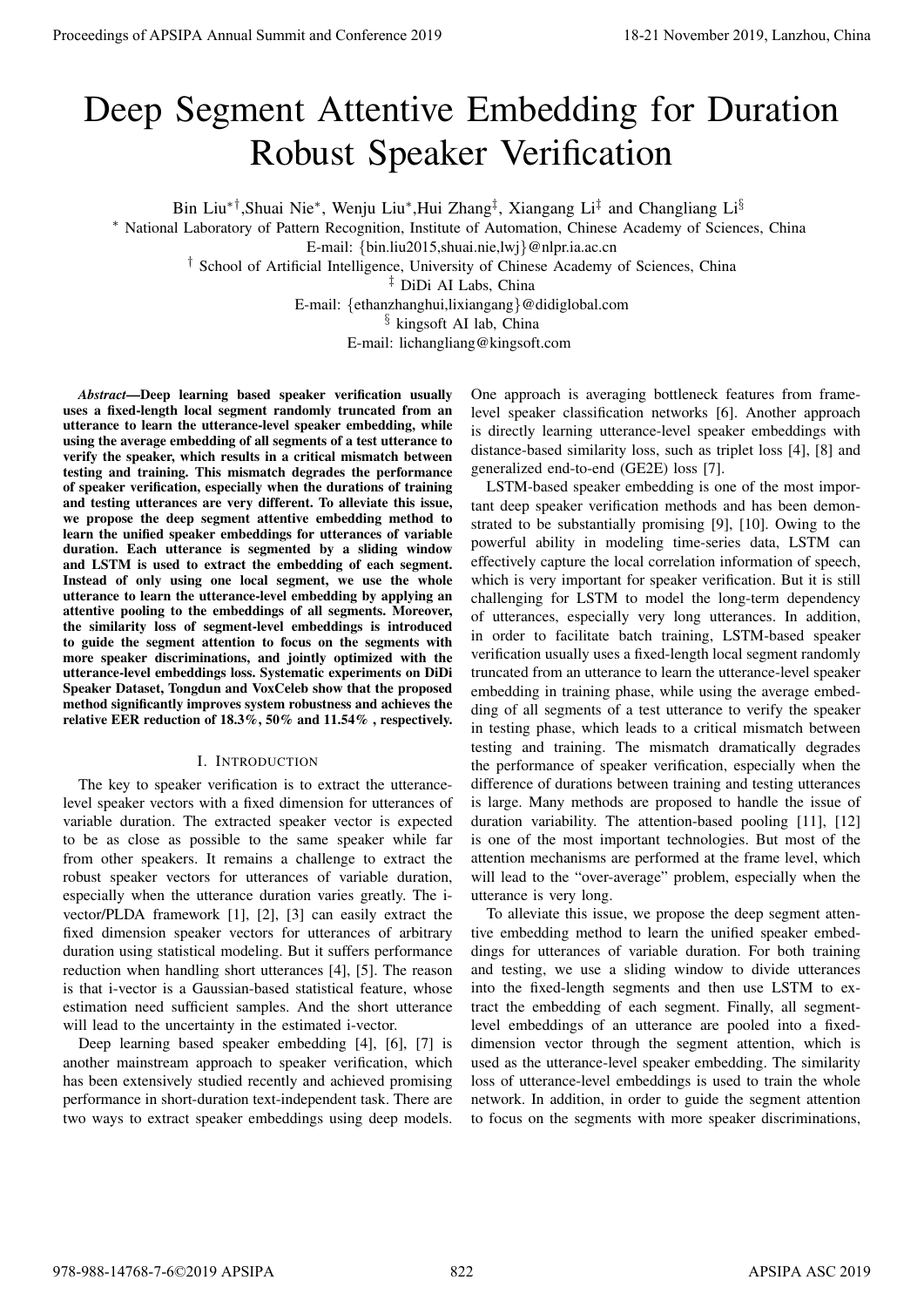we further incorporate the similarity loss of embeddings. With the joint optimization of the and utterance-level similarity loss, both local  $d_0$ information of utterances are taken into account only using one local segment, we use the wh learn the utterance-level embedding, which un of training and testing and avoids the mismatch

## II. RELATED WORK

There are some efforts on the issue of duration ity. For example, in the conventional i-vector proposed to propagate the uncertainty relevan extraction process into the PLDA model, which the duration variability. Moreover, in the deep speaker embedding systems, the complementary proposed in  $[14]$ ,  $[15]$ ,  $[16]$  in order to solve large variation in text-independent utterances duration variation. It acts as a regularizer that intra-class distance variance of the final emb However, they don't explicitly model the dur of utterances and the mismatch between train phase still exists.

Furthermore, attention mechanisms have been utilized to capture the long-term variations of speaker characteristics in [11], [12]. An important metric is computed by the attention network, which is used to calculate the weighted mean of the frame-level embedding vectors. However, most of the attention mechanisms are performed at the frame level, which will lead to the "over-average" problem, especially when the utterance is very long.

#### III. PROPOSED APPROACH

It is still challenging for LSTM to model the long-term dependency of utterances, especially very long utterances. And the mismatch between training and testing phase degrades the performance of speaker verification, especially when the difference of durations between training and testing utterances is large. Therefore, we propose the deep segment attentive embedding method to extract the unified speaker embeddings for utterances of variable duration.

As is shown in Fig. 1, we use a sliding window with  $50\%$ overlap to divide utterances into the fixed-length segments and LSTM is used to extract the embedding of each segment. Finally, all segment-level embeddings of an utterance are pooled into a fixed-dimension utterance-level speaker embedding through the segment attention mechanism. The whole network is trained with the joint supervision of the utterancelevel and segment-level similarity loss.

#### *A. Deep segment attentive embedding*

For both training and testing, we use a sliding window with 50% overlap to divide an utterance into the fixedlength segments. Supposed that we get  $N$  speech segments  $X = \{x_1, x_2, \dots, x_N\}$ . The sliding window length T is randomly chosen within [80, 120] frames but the length of segments in a batch is fixed. The vector  $x_n^t$  represents the



Fig. 1. System overview. For each training batch, there are  $Q \times P$  utterances from Q different speakers and each speaker has P utterances. We only draw one utterance for simplicity.

feature of segment  $n$  at frame  $t$ , which is fed into the network and the output is  $h_n^t$ . The last frame of output is used as the segment representation  $f(\mathbf{x}_n; \mathbf{w}) = \mathbf{h}_n^T$ , where w represents parameters of the network. The segment-level speaker embedding is defined as the  $L_2$  normalization of the segment representation:

$$
\mathbf{e}_n = \frac{f(\mathbf{x}_n; \mathbf{w})}{\|f(\mathbf{x}_n; \mathbf{w})\|_2}.
$$
 (1)

We compute the embedding vector of each segment  $E =$  $[e_1, e_2, \cdots, e_N]$  according to Eq. (1). Let the dimension of the segment-level speaker embedding  $e_n$  be  $d_e$  and  $\mathbf{E} \in \mathbb{R}^{N \times d_e}$ .

It is often the case that some segment-level embeddings are more relevant and important for discriminating speakers than others. We therefore apply attention mechanisms to integrate the segment embeddings by automatically calculating the importance of each segment. For each segment-level embedding  $e_n$ , we could learn a score  $\alpha_n$  using the segment attention mechanism. All segment-level embeddings of an utterance are pooled into a fixed-dimension utterance-level speaker embedding through the segment attention mechanism.

For each segment embedding  $e_n$ , we apply the multi-head attention mechanism [17] to learn a score  $\alpha_n$  as follows:

$$
\boldsymbol{\alpha}_n = \text{softmax}\left(g(\boldsymbol{e}_n \mathbf{W}_1) \mathbf{W}_2\right),\tag{2}
$$

where  $W_1$  and  $W_2$  are parameters of the multi-head attention mechanism;  $\mathbf{W}_1 \in \mathbb{R}^{d_e \times d_a}$ ;  $\mathbf{W}_2 \in \mathbb{R}^{d_a \times d_r}$ ;  $d_a$  is the attention dim and  $d_r$  is a hyperparameter that represents the number of attention heads;  $g(\cdot)$  is the ReLU activation function [18]. When the number of attention heads  $d_r = 1$ , it is simply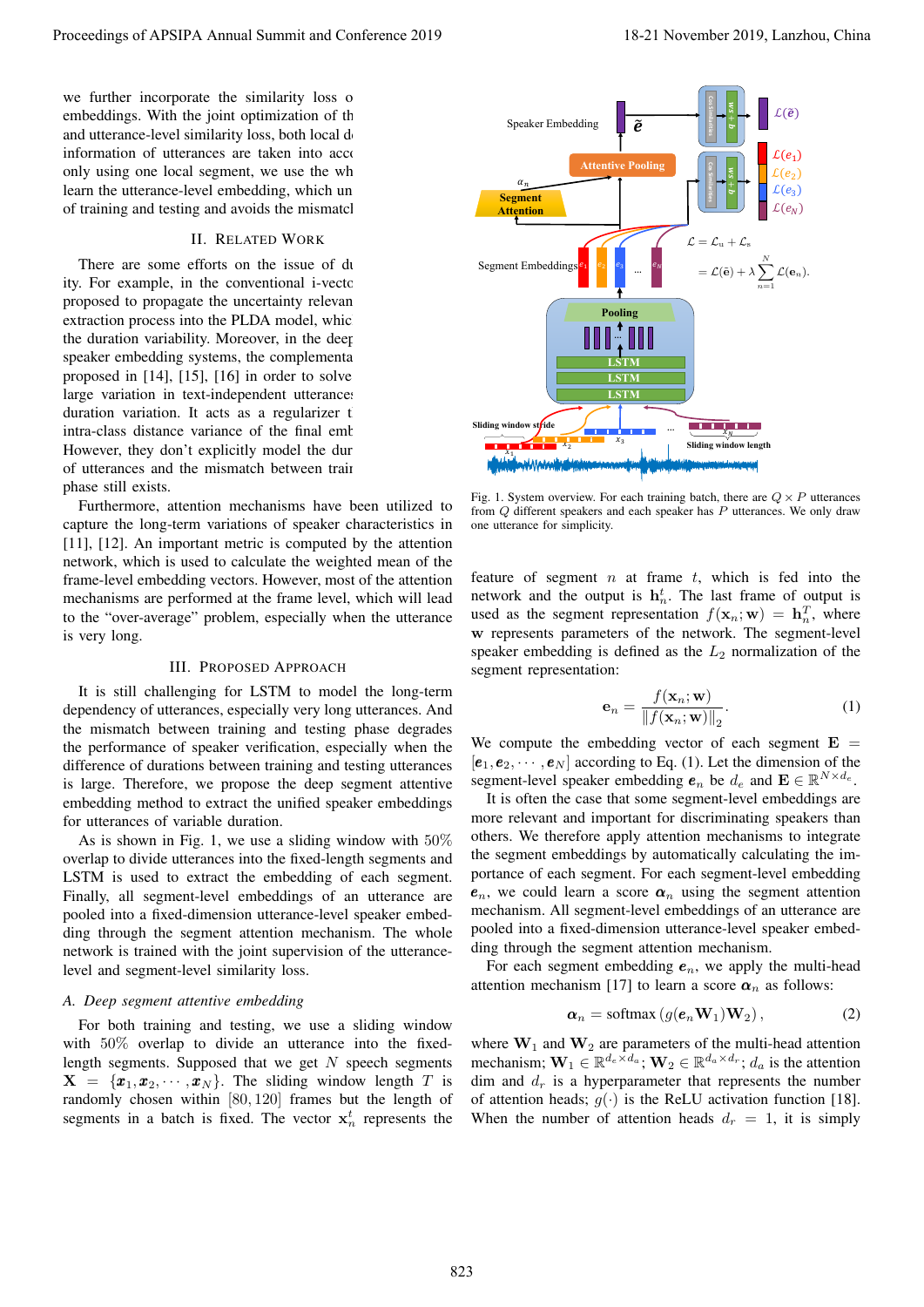a basic attention. The normalized weight  $\boldsymbol{\alpha}_n \in [0,1]^{d_r}$  is computed by the softmax function. The weight vector is then used in the attentive pooling layer to calculate the utterancelevel speaker embedding  $\tilde{e}$ :

$$
\tilde{e} = A^{\mathrm{T}} E,\tag{3}
$$

where  $\mathbf{A} = [\boldsymbol{\alpha}_1, \cdots, \boldsymbol{\alpha}_N] \in \mathbb{R}^{N \times d_r}$  is the attention matrix and  $\tilde{e} \in \mathbb{R}^{d_r \times d_e}$ . We concat  $d_r$  embeddings to build the the utterance-level speaker embedding.

When the number of attention heads  $d_r = 1$ ,  $\tilde{e}$  is simply a weighted mean vector computed from E, which is expected to reflect an aspect of speaker discriminations in the given utterance. Obviously, speakers can be discriminated along multiple aspects, especially when the utterance duration is long. By increasing  $d_r$ , we can easily have multiple attention heads to focus on different pattern aspects from an utterance. In order to encourage diversity in the attention vectors, [12] introduced a penalty term  $\mathcal{L}_p$  when  $d_r > 1$ :

$$
\mathcal{L}_p = \left\| \mathbf{A}^T \mathbf{A} - \mathbf{I}_n \right\|_F^2, \tag{4}
$$

where  $I_n$  is the identity matrix where  $n = d_r$  denotes the number of rows and columns and  $\left\| \cdot \right\|_F$  represents the Frobenius norm of a matrix.  $\mathcal{L}_p$  can encourage each attention head to extract different information from the same utterance. It is similar to  $L_2$  regularization and is minimized together with the original cost of the system.

## *B. Loss function*

After obtaining the utterance-level speaker embedding, we calculate the similarity loss using the generalized end-to-end (GE2E) loss formulation [7]. The GE2E loss is based on processing a large number of utterances at once to minimize the distance of the same speaker while maximizing the distance of different speakers.

For each batch training, we randomly choose  $Q \times P$  utterances from Q different speakers with P utterances per speaker. And we calculate the utterance-level speaker embedding  $\tilde{e}_{ii}$ based on Eqs. (1) to (3) for each utterance.  $\tilde{e}_{ii}$  represents the speaker embedding of the  $j<sup>th</sup>$  speaker's  $i<sup>th</sup>$  utterance. And the centroid of embedding vectors from the  $j<sup>th</sup>$  speaker is defined:

$$
\mathbf{c}_{j} = \mathbf{E}_{i} \left[ \tilde{\mathbf{e}}_{ji} \right] = \frac{1}{P} \sum_{i=1}^{P} \tilde{\mathbf{e}}_{ji}.
$$
 (5)

GE2E builds a similarity matrix  $S_{ji,k}$  that defines the scaled cosine similarities between each embedding vector  $\tilde{e}_{ji}$  to all centroids  $c_k$   $(1 \le j, k \le Q$  and  $1 \le i \le P)$ :

$$
\mathbf{S}_{ji,k} = w \cdot \cos(\tilde{\boldsymbol{e}}_{ji}, \mathbf{c}_k) + b,\tag{6}
$$

where  $w$  and  $b$  are learnable parameters. The weight is constrained to be positive  $w > 0$ , because the scaled similarity is expected to be larger when the cosine similarity is larger.

During the training, each utterance's embedding is expected to be similar to the centroid of that utterance's speaker, while

far from other speakers' centroids. The loss on each speaker embedding  $\tilde{e}_{ii}$  could be defined as:

$$
\mathcal{L}(\tilde{\mathbf{e}}_{ji}) = -\log \frac{\exp(\mathbf{S}_{ji,j})}{\sum_{k=1}^{Q} \exp(\mathbf{S}_{ji,k})}
$$

$$
= \log \sum_{k=1}^{Q} \exp(\mathbf{S}_{ji,k}) - \mathbf{S}_{ji,j}.
$$
(7)

And the utterance-level GE2E loss  $\mathcal{L}_u$  is the sum of all speaker embedding losses over the similarity matrix, shown as:

$$
\mathcal{L}_u(\mathbf{x}; \mathbf{w}) = \sum_{j,i} \mathcal{L}(\tilde{\boldsymbol{e}}_{ji}).
$$
\n(8)

For the text-independent speaker verification, each extracted segment-level embedding is expected to capture the speaker characteristics. In order to guide the segment attention to focus on the segments with more speaker discriminations, we further incorporate the similarity loss of segment-level embeddings. The segment-level GE2E loss  $\mathcal{L}_s$  is similar to the utterancelevel GE2E loss  $\mathcal{L}_u$  except that it takes all segment-level embeddings as input, which could help the proposed model to learn more effective ways of embedding fusion and accelerate model convergence. The objective function can be formulated as: Proceedings of APSIPA Annual Summit at China 52 no 2019<br>
A minimizar content of the form of the form of the form of the form of the form of the form of the form of the form of the form of the form of the form of the form

$$
\mathcal{L}_s(\mathbf{x}; \mathbf{w}) = \sum_{j,i} \sum_n \mathcal{L}(\mathbf{e}_{ji,n}).
$$
\n(9)

Finally, the utterance-level GE2E loss, segment-level GE2E loss and penalty loss are combined together to construct the total loss, shown as:

$$
\mathcal{L} = \mathcal{L}_u + \lambda_s \mathcal{L}_s + \lambda_p \mathcal{L}_p \tag{10}
$$

The magnitude of the segment-level GE2E loss and penalty loss is controlled by hyperparameters  $\lambda_s$  and  $\lambda_n$ . With the joint optimization of the segment-level and utterance-level GE2E loss, both local details and global information of utterances are taken into account. Our proposed method can extract the unified speaker embeddings for utterances of variable duration, which unifies the process of training and testing and avoids the mismatch between them.

#### IV. EXPERIMENTS

We systemically evaluate the speaker verification performance on DiDi Speaker Dataset, Tongdun and VoxCeleb [19] corpora. The proposed deep segment attentive embedding is compared with the generalized end-to-end loss based embedding as well as the traditional i-vector. We use Equal Error Rate (EER) to quantify the system performance.

#### *A. Data*

DiDi Speaker Dataset. The DiDi Speaker Dataset is a large-scale speaker verification corpus, which contains more than 1.8M utterances from 200K Chinese speakers in training set. For evaluation, we use an additional 1.5K speakers with 3 enrollment utterances and 7.2 evaluation utterances per speaker.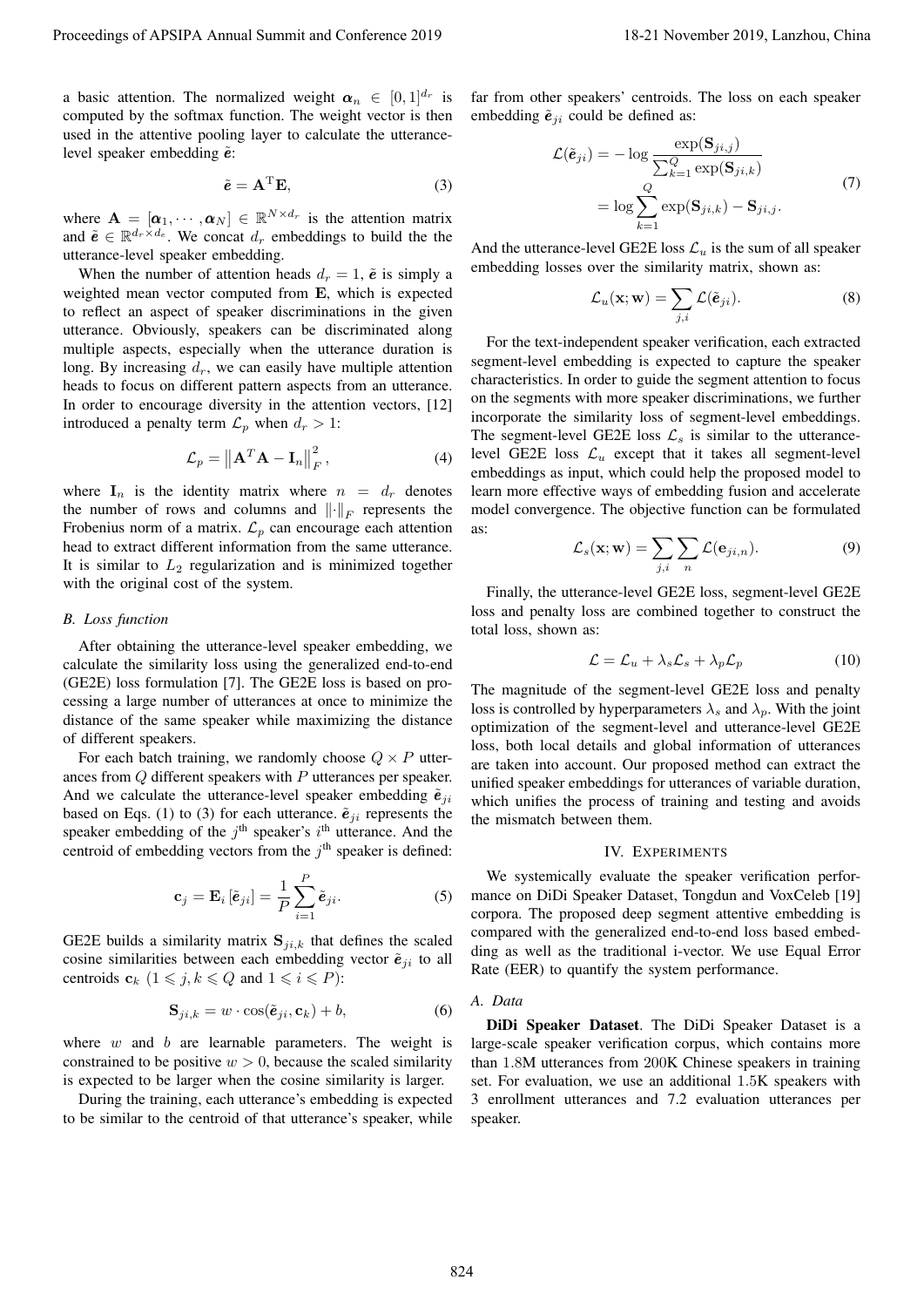Tongdun. The corpus is from the speaker verification competition held by Tongdun technology company [20], which consists of more than 120K utterances from 1, 500 Chinese speakers in training set and 3, 000 trial pairs in test set. Most of the training data are short utterances with average duration of 3.7s, while utterances in test set are very long and average duration is 20s.

VoxCeleb. The training set consists of more than 140K utterances of 1, 251 speakers. And 37, 720 trial pairs from 40 speakers are used as evaluation data for the verification process.

# *B. i-vector system*

The i-vector system uses 20-dimensional MFCCs with their first and second derivatives as front-end features. Cepstral mean normalization is applied. An i-vector of 400 dimensions is then extracted from the acoustic features using a 2048 mixture UBM and a total variability matrix. Mean subtraction, whitening, and length normalization [21] are applied to the ivector as preprocessing steps, and the similarity is measured using a PLDA model with a speaker space of 400 dimensions.

# *C. Deep speaker embedding system*

For deep speaker embedding systems, we take the 40 dimensional filter-banks with 32-ms Hamming window and 16-ms frame shift as the input features, and each dimension of features is normalized to have zero mean and unit variance. A combination of 3-layer LSTM and a linear projection layer is used to extract the speaker embeddings. Each LSTM layer contains 512 nodes, and the linear projection layer is connected to the last LSTM layer, whose output size is 256. Therefore, we can extract 256-dimension speaker embeddings according to the outputs of the linear projection layer. The cosine similarity score of the pair of embedding vectors is computed to verify the speaker. According to [7], the scaling factors  $w$  and  $b$  in Eq. (6) are initialized to 10 and 5, respectively.

We take the LSTM-based speaker embedding system proposed by Wan [7] as the baseline, which is optimized by GE2E loss. Let us denote the baseline system as "LSTM-GE2E". "LSTM-GE2E" uses the local segments truncated from utterances to learn the utterance-level speaker embedding. The length of segments is randomly chosen within [120, 160], but the length in a batch is fixed. In the testing phase, each utterance is segmented by a sliding window of 140 frames with 50% overlap. We extract the embedding of each segment and then average them as the speaker embedding of the utterance. The embedding of each segment is obtained by performing a frame-level attention pooling operator on the outputs of the linear projection layer. Note that we also use the last frame of outputs as the segment embedding, but the performance is slightly worse than the attention pooling operation. Proceedings of APSIPA Annual Summit and Conference 2019<br>
The proceedings of the proceedings of the state of the state of the state of the state of the state of the state of the state of the state of the state of the state

Compared to "LSTM-GE2E", the proposed deep segment attentive embedding system uses the whole utterance to learn the utterance-level speaker embedding by the segment attention, which is denoted as "DSAE-GE2E". The segment attention is implemented by performing the multi-head attention

TABLE I SPEAKER VERIFICATION RESULTS ON TONGDUN AND VOXCELEB.

| <b>Embedding</b> | <b>EER</b> on Tongdun | <b>EER</b> on VoxCeleb |
|------------------|-----------------------|------------------------|
| <i>i</i> -vector | 3.0                   | 89                     |
| LSTM-GE2E        | 2.0                   | 62                     |
| DSAE-GE2E-1      | 1.5                   | 5.8                    |
| DSAE-GE2E-3      | 13                    | 5.5                    |
| DSAE-GE2E-5      | 10                    | 5.2                    |

pooling on the segment-level embeddings. The attention dim  $d_a$  is set to 128 and the attention head number  $d_r$  is chosen from [1, 3, 5]. In addition, "DSAE-GE2E" is jointly optimized by the utterance-level and segment-level GE2E losses, as shown in Eq. (10). The weights  $\lambda_s$  and  $\lambda_p$  of terms in Eq. (10) are experimentally set to 0.2 and 0.001, respectively.

All deep speaker embedding models are trained from a random initialization by an Adam optimizer [22]. The initial learning rate is set to 0.001 and decayed according to the performance of the validation set. For each batch training, we randomly choose 640 utterances of 64 speakers with 10 utterances per speaker. We mention that the length of segments in a batch is fixed. About 30M batches are used to train the network. In addition, the  $L_2$  norm of gradient is clipped at 3 [23].

## *D. Results*

In the following results, "LSTM-GE2E" refers to the speaker embedding system trained with GE2E loss. "DSAE-GE2Ek" denotes the proposed deep segment attentive embedding system with the multi-head attention layer of  $k$  attention heads.

The second column of the Table I shows the performance on Tongdun test set. All deep learning based speaker embedding systems outperform the traditional i-vector system, which shows the effectiveness of the deep speaker embeddings. In general, the proposed "DSAE-GE2E" consistently and significantly outperform "LSTM-GE2E". For the multi-head attention layer, more attention heads achieve greater improvement. "DSAE-GE2E-1" is 25% better in EER than "LSTM-GE2E" and "DSAE-GE2E-5" outperform "LSTM-GE2E" by 50%.

The performance on VoxCeleb test set is shown in the last column of Table I. Our proposed "DSAE-GE2E" also outperforms the i-vector system and "LSTM-GE2E", which demonstrates the effectiveness of the proposed method. "DSAE-GE2E-1" is 6.5% better in EER than "LSTM-GE2E" and "DSAE-GE2E-5" outperform "LSTM-GE2E" by 16.1%. The relative EER reduction is smaller than Tongdun corpus because there is little duration difference between VoxCeleb training and testing utterances.

The performance on DiDi Speaker Dataset test set is shown in Table II. Our proposed "DSAE-GE2E" also outperforms "LSTM-GE2E", which demonstrates the effectiveness of the proposed method in the large-scale corpus. "DSAE-GE2E-3" is 18.3% better in EER than "LSTM-GE2E".

Fig. 2 shows the visualization results using t-SNE[24]. We choose two utterances from different speakers and calculate